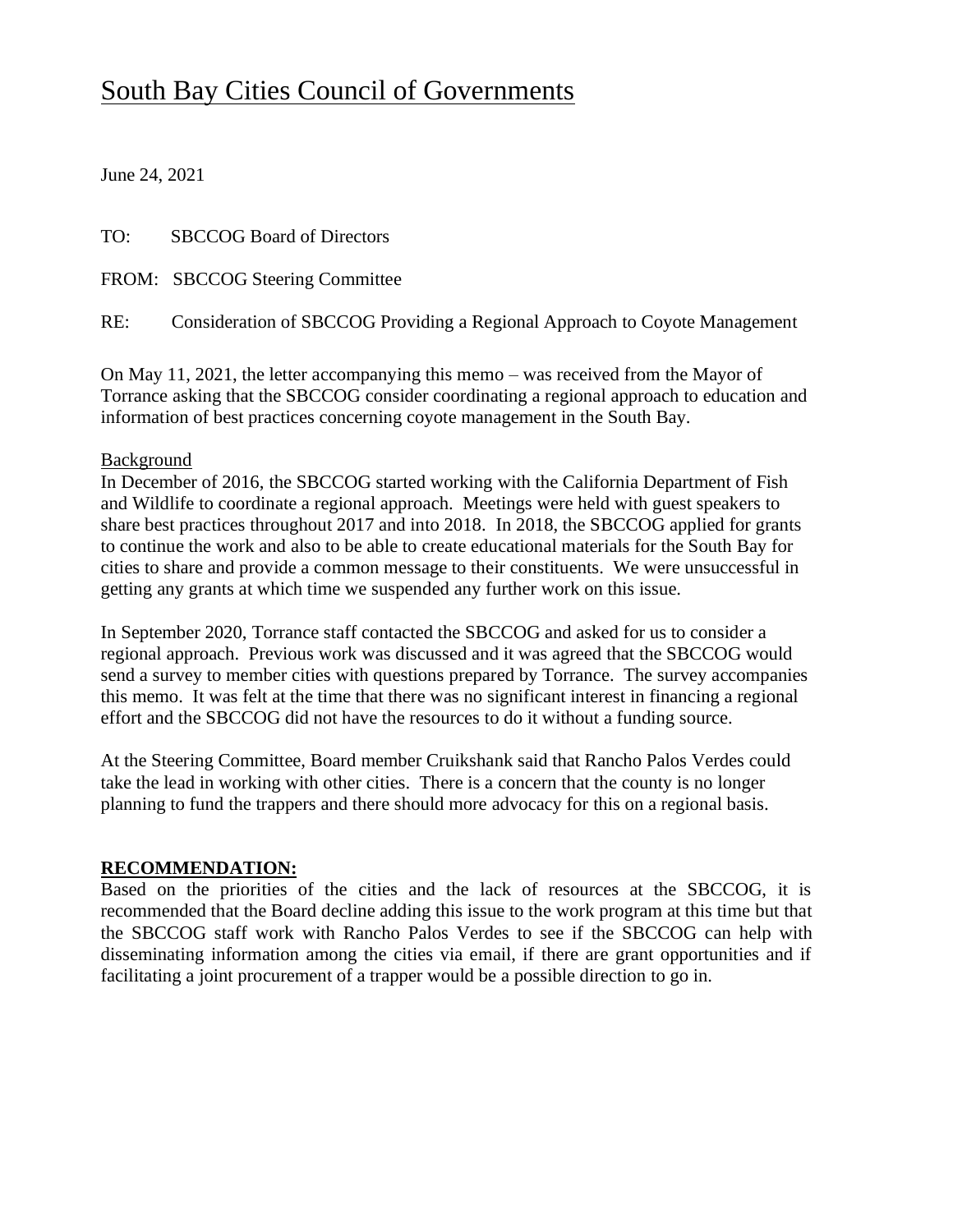

## CITY  $O$  F R R A N т F. O  $\Gamma$

**PATRICK J. FUREY MAYOR** 

May 11, 2021

**CITY COUNCIL MEMBERS HEIDI ANN ASHCRAFT GEORGE CHEN TIM GOODRICH MIKE GRIFFITHS SHARON KALANI AURELIO MATTUCCI** 

Ms. Jackie Bacharach **Executive Director** South Bay Cities Council of Governments 2355 Crenshaw Blvd. Suite 125 Torrance, California 90501

Dear Ms. Bacharach,

The City of Torrance has taken progressive actions to address urban coyotes. However, the travel, behaviors and habitat of urban coyotes is a topic of importance for the South Bay region, and the SBCCOG member cities could greatly benefit from an ongoing opportunity to share best practices, educate their communities, and take action as an organized entity in response to potential legislative proposals.

The goal of a coordinated regional approach is to share educative and informational best practices. Based on science and data, the behaviors of the public at their homes, businesses and in parks and open spaces are the leading cause of attracting and establishing urban coyote habitat.

Coordination by member cities could be made a part of an existing SBCCOG committee or a new group could be formed and include the relevant department and staff for each city.

We appreciate the consideration of the SBCCOG and are available to provide any additional information.

Sincerely Mayor